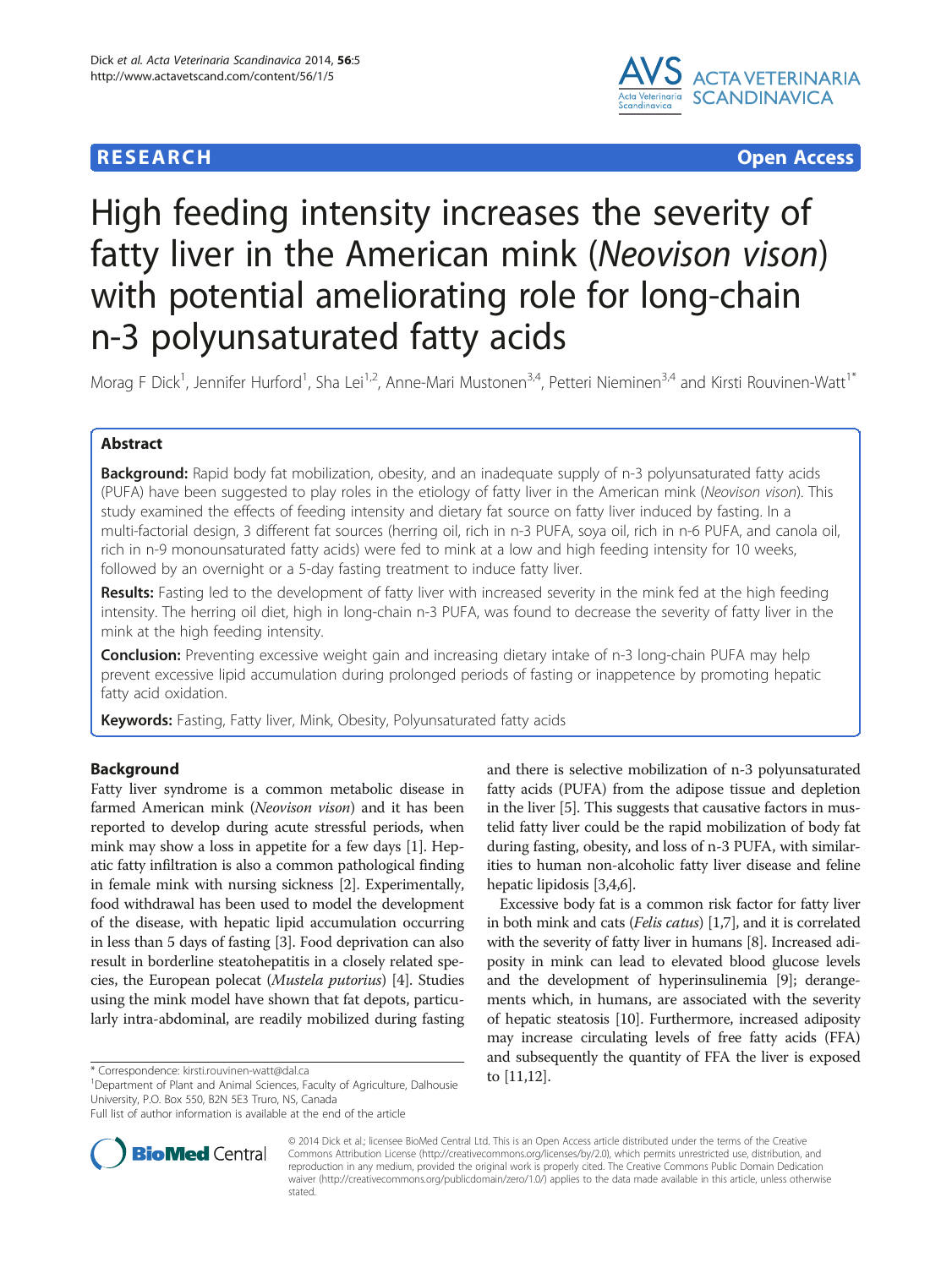The composition of dietary fats may also influence fatty liver, with an association of low proportions of n-3 PUFA or a high n-6:n-3 PUFA ratio with hepatic lipid accumulation [[13](#page-7-0)]. The long-chain n-3 PUFA, 20:5n-3 and 22:6n-3, are suggested to be the most effective in preventing or ameliorating the development of fatty liver [[14](#page-7-0)-[17](#page-7-0)]. Within the liver, increasing long-chain n-3 PUFA may alter the balance between fatty acid oxidation and lipid secretion vs. de novo lipogenesis, and thereby reduce overall lipid accumulation [\[2](#page-7-0)]. This could make dietary fat an important consideration for mink as they are probably unable to sufficiently synthesize the long-chain n-3 and n-6 PUFA from their precursors [[18](#page-7-0)].

Fatty liver disease in mink is initially asymptomatic and develops rapidly to the severe stages, thus the focus needs to be on preventative measures rather than treatment. Studies have examined the effect of diet on hepatic lipid content under normal physiological conditions [[18\]](#page-7-0) and the relationship between body fat and hepatic lipid content in fasted mink [\[19\]](#page-7-0), but neither has been investigated directly during the development of fatty liver. The aim of this study was to examine how feeding intensity (FI) and dietary fat sources varying in n-3 and n-6 PUFA affect the development of fasting-induced fatty liver in mink.

# Methods

Seventy-two standard black five-month-old mink (36 male, 36 female) were used at the Canadian Centre for Fur Animal Research (Truro, NS). The mink were housed individually in pens  $(W \times H \times L: 30 \text{ cm} \times 45 \text{ cm} \times 75 \text{ cm})$ with wood chip-bedded nest boxes. The study was carried out in accordance with the Canadian Council on Animal Care [\[20\]](#page-7-0) and approval of the Animal Care and Use Committee of the Dalhousie University, Faculty of Agriculture (formerly Nova Scotia Agricultural College, Truro; Permit ACUC#2007-041).

In this multi-factorial study, each mink was assigned to an experimental diet containing herring oil (HO), soya oil (SO), or canola oil (CO) as the dietary fat source (Tables 1 and [2\)](#page-2-0), and the diets were formulated to meet the nutritional recommendations for mink [\[21\]](#page-7-0). Fatty acid profiles of the diets were analyzed using gas–liquid chromatography (GC-FID and GC-MS, 6890 N network GC-system, Agilent Technologies Inc., Palo Alto, CA) [\[22\]](#page-7-0). Each diet was fed either at a low feeding intensity (LFI) of 80% recommended dietary allowance (RDA) or a high feeding intensity (HFI) of 120% RDA, with the RDA adjusted for sex, month, and metabolic body weight (BW $^{0.75}$  kg) [[21](#page-7-0)]. BW and feed intake were measured monthly over a three-day period by determining the amount of feed left uneaten.

After feeding the dietary regimes for 10 weeks, the mink were divided further into two groups, the control group which was fasted overnight and the fasted group which

| Table 1 Ingredient formulation of the herring oil, soya |  |
|---------------------------------------------------------|--|
| oil, and canola oil experimental diets                  |  |

| <b>Diet</b> |          |            |  |  |
|-------------|----------|------------|--|--|
| Herring oil | Soya oil | Canola oil |  |  |
| 525         | 525      | 525        |  |  |
| 135         | 135      | 135        |  |  |
| 70          | 70       | 70         |  |  |
| 144         | 144      | 144        |  |  |
| 31          | 31       | 31         |  |  |
| 47          |          |            |  |  |
|             | 47       |            |  |  |
|             |          | 47         |  |  |
| 4           | 4        | 4          |  |  |
| 44          | 44       | 44         |  |  |
|             |          |            |  |  |

<sup>a</sup>Vitamin Mineral Premix growing/furring [(concentration/purity), amount per tonne of premix]: vitamin A (600  $\times$  10<sup>5</sup> IU/kg), 600 IU; vitamin D (500  $\times$  10<sup>5</sup> IU/kg), 600 IU; vitamin E (500 000 IU/kg), 150 IU; vitamin K (33%), 0.66 g; vitamin C (97.5%), 94.6 g; riboflavin (95%), 47.5 g; DL Ca-pantothenate (45%), 6.30 g; niacin (99%), 19.8 g; vitamin  $B_{12}$  (1000 mg/kg), 0.02 g; folic acid (3%), 0.45 g; biotin (2%), 0.1 g; choline chloride (60%), 600 g; thiamine (97  $\times$ 10<sup>4</sup> mg/kg), 3.88 g; pyridoxine (99  $\times$  10<sup>4</sup> mg/kg), 4.95 g; manganous oxide (60%), 10.8 g; zinc oxide (80%), 30.4 g; cupric sulphate (25%), 5 g; cobalt carbonate (45%), 0.45 g; selenium premix (675 mg/kg), 0.22 g; ferrous sulphate (27%), 99.9 g; ground limestone (38%), 190 g; ethoxyquin (50%), 45 g; wheat middlings 3324 g.

was deprived of food for a 5-day period. Following the fasting treatments, the mink were anaesthetized with intramuscular injection of xylazine (3.4 mg/kg BW) and ketamine hydrochloride (8.5 mg/kg BW). A blood sample was taken by cardiac puncture (Vacutainer® EDTA tubes) and the mink were killed using an intra-cardiac injection of pentobarbital sodium (106 mg/kg BW). Immediately following euthanasia, a liver sample was flash frozen in liquid nitrogen and stored at −80°C for later lipid extraction using the Folch method [\[23\]](#page-7-0). Hepato-somatic index (HSI) was calculated as follows: (liver weight,  $g/BW$ ,  $g \ge 100$ .

During the feeding trial, blood glucose measurements were taken postprandially using the Accu-Check Compact™ blood glucose monitor (Roche Diagnostics, Laval, QC). Clinical chemistry analyses were carried out on plasma (stored at −80°C) for urea, glucose, alanine transaminase (ALT), and alkaline phosphatase (AKPH) at the Diagnostic Services Laboratory of the Atlantic Veterinary College (Charlottetown, PEI). Further analyses were performed at the University of Eastern Finland (Joensuu, Finland) for plasma levels of triacylglycerols (TAG), low-density lipoprotein (LDL) and high-density lipoprotein (HDL) choles-terol, and FFA as outlined by Mustonen et al. [\[5\]](#page-7-0). Plasma concentrations of insulin, leptin, triiodothyronine  $(T_3)$ , and thyroxine  $(T_4)$  were determined using established validated methodology according to Mustonen *et al.* [\[24\]](#page-7-0).

Statistical analysis was carried out using the Proc Mixed in SAS v.9 (SAS Institute Inc., Cary, NC) to determine significant effects and interactions, and significant differences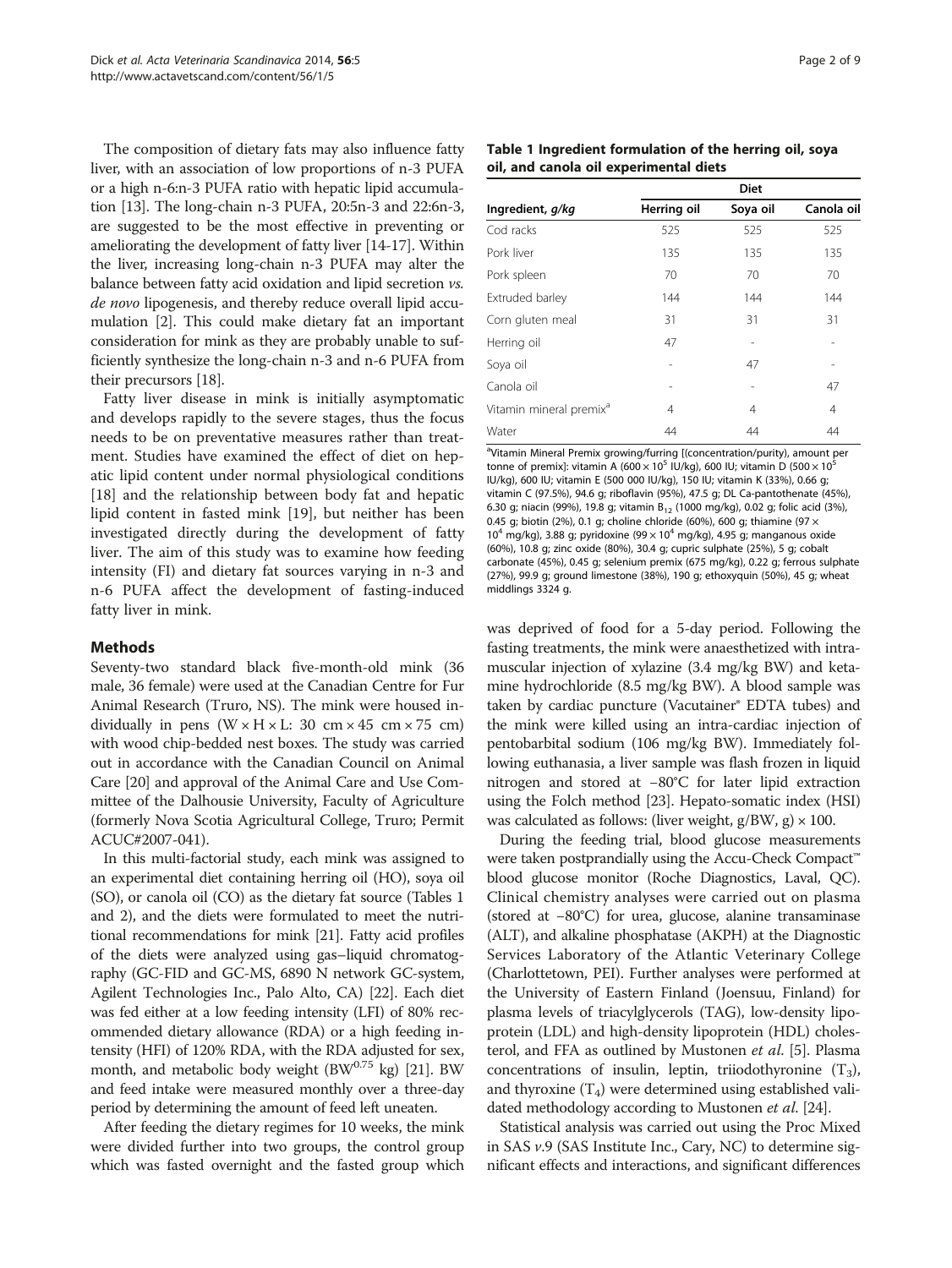|                     |                   | <b>Experimental diet</b>      |                               |                               |
|---------------------|-------------------|-------------------------------|-------------------------------|-------------------------------|
|                     |                   | Herring oil                   | Soya oil                      | Canola oil                    |
| Composition         | n                 | 3                             | 3                             | 3                             |
| (as fed)            | Dry Matter, %     | $39.1 \pm 0.7$                | $39.8 \pm 0.9$                | $39.5 \pm 0.5$                |
|                     | Crude Protein, %  | $15.1 \pm 0.3$                | $15.6 \pm 0.5$                | $14.8 \pm 0.3$                |
|                     | Crude Fat, %      | $6.7 \pm 0.4$                 | $7.7 \pm 0.9$                 | $6.5 \pm 0.5$                 |
|                     | Carbohydrate, %   | $12.5 \pm 0.8$                | $13.5 \pm 1.2$                | $13.86 \pm 0.5$               |
|                     | Ash, %            | $4.0 \pm 0.2$                 | $3.8 \pm 0.2$                 | $3.8 \pm 0.3$                 |
|                     | $ME1$ , kJ/kg     | $6364 \pm 100$                | $6904 \pm 301$                | $6414 \pm 117$                |
| Fatty acid profile, | <b>Total SFA</b>  | $25.7 \pm 0.5^{\text{A}}$     | $20.4 \pm 0.4^8$              | $14.9 \pm 0.5^{\circ}$        |
| molar%              | $18:1n-9+11$      | $10.6 \pm 0.5^{\circ}$        | $17.4 \pm 0.4^8$              | $48.3 \pm 0.5^{\text{A}}$     |
|                     | $22:1n-11$        | $17.34 \pm 0.05^{\text{A}}$   | $0.13 \pm 0.03^8$             | $0.08\pm0.01^{\rm C}$         |
|                     | <b>Total MUFA</b> | $53.17 \pm 0.29$ <sup>A</sup> | $20.99 \pm 0.29^{\rm B}$      | $53.85 \pm 0.29$ <sup>A</sup> |
|                     | 18:2n-6           | $8.86\pm0.08^{\rm C}$         | $45.98 \pm 0.08^{\text{A}}$   | $21.18 \pm 0.02^B$            |
|                     | 20:4n-6           | $1.47 \pm 0.13$               | $1.23 \pm 0.13$               | $1.08 \pm 0.13$               |
|                     | Total n-6 PUFA    | $10.83 \pm 0.55^{\circ}$      | $47.56 \pm 0.55^{\text{A}}$   | $22.61 \pm 0.55^B$            |
|                     | $18:3n-3$         | $0.75\pm0.14^{\mathrm{C}}$    | $8.12 \pm 0.14^{\text{A}}$    | $6.65\pm0.14^{\text{B}}$      |
|                     | $20:5n-3$         | $4.05 \pm 0.07^{\text{A}}$    | $0.82 \pm 0.07^8$             | $0.54\pm0.07^{\rm C}$         |
|                     | $22:6n-3$         | $3.40 \pm 0.18$ <sup>A</sup>  | $1.52 \pm 0.18^8$             | $1.03 \pm 0.18^{\rm B}$       |
|                     | Total n-3 PUFA    | $10.29 \pm 0.29$ <sup>A</sup> | $10.97 \pm 0.29$ <sup>A</sup> | $8.57 \pm 0.29^8$             |
|                     | n-6:n-3 PUFA      | $1.05 \pm 0.03^C$             | $4.35 \pm 0.03^{\text{A}}$    | $2.63 \pm 0.03^{\rm B}$       |

#### <span id="page-2-0"></span>Table 2 Nutrient composition and fatty acid profiles of the herring oil, soya oil, and canola oil experimental diets

Values are Ismeans ± SEM. Labeled means with no common letters differ within row (P ≤ 0.05). Metabolizable energy, ME; monounsaturated fatty acids, MUFA; polyunsaturated fatty acids, PUFA; saturated fatty acids, SFA.

<sup>1</sup>ME was calculated as the sum of each of the energy nutrients multiplied by their digestibility coefficients and energy values [(crude protein × 0.85 × 18.8 kJ/g) + (crude fat  $\times$  0.90  $\times$  39.8 kJ/g) + (carbohydrate  $\times$  0.70  $\times$  17.6 kJ/g)].

within these interactions. The monthly BW, feed intake, and blood glucose levels were analyzed using a split-plot design, with the repeated measures option. A split-splitplot design was used for the final blood analyses. To simplify analysis, in cases of a 3-way interaction that included fasting as an effect or a 4-way interaction, comparisons were made within the control and fasted mink, and between the individual control and fasted treatments only. The Pearson's correlation coefficients  $(r_p)$  were calculated using SAS  $v.9$ .  $P \le 0.05$  was considered statistically significant and the P-values are included in the online additional documentation (Additional files [1](#page-6-0), [2](#page-7-0) and [3\)](#page-7-0). Results are presented as lsmeans ± SEM.

# Results

# Feed intake and body weights

Feed intake was higher in the males compared to the females  $(1452 \pm 25 \text{ k})/\text{day}$  and  $84.1 \pm 1.5 \text{ g}$  DM/day vs.  $1038 \pm 25$  kJ/day and  $60.0 \pm 1.5$  g DM/day). The mink fed at the LFI had a constant feed intake of 80% RDA throughout the trial, while intake increased in the HFI group over time, reaching 103% RDA at the end of the trial (Table 3). Diet also influenced feed intake, with increased caloric consumption from October to November only in the HO group.

During the feeding trial, both sexes lost weight when fed at the LFI, however, in the HFI group, only males exhibited significant weight gain (Table [4](#page-3-0)). The feeding trial resulted in two distinct BW groups in both sexes.

# Table 3 Feed intake of the mink fed at the LFI and HFI and fed the herring oil, soya oil, and canola oil experimental diets during the feeding trial period

|                    | Feed intake, kJ/day      |                  | Feed intake, % RDA       |                  |  |
|--------------------|--------------------------|------------------|--------------------------|------------------|--|
|                    | <b>Feeding intensity</b> |                  | <b>Feeding intensity</b> |                  |  |
|                    | LFI                      | <b>HFI</b>       | LFI                      | HFI              |  |
| October            | $1147 \pm 33^{Ab}$       | $1223 + 37^{8a}$ | $80 + 2^{Ab}$            | $89 + 2^{8a}$    |  |
| November           | $1114 + 29^{Ab}$         | $1495 + 29^{Aa}$ | $80 + 1^{Ab}$            | $103 \pm 1^{Aa}$ |  |
| Eggd intake kl/day |                          |                  |                          |                  |  |

|          | recumunc, <i>Ni</i> uy |               |                     |  |
|----------|------------------------|---------------|---------------------|--|
|          | Diet                   |               |                     |  |
|          | Herring oil            | Soya oil      | Canola oil          |  |
| October  | $1193 + 45^8$          | $1196 + 45$   | $1164 + 45$         |  |
| November | $1461 + 36^{Aa}$       | $1285 + 36^b$ | $1160 + 36^{\circ}$ |  |

Values are lsmeans ± SEM. Labeled means with no common capital letters differ within the column, and means with no common lowercase letters differ within the row ( $P \le 0.05$ ). High feeding intensity, HFI; low feeding intensity, LFI; recommended dietary allowance, RDA.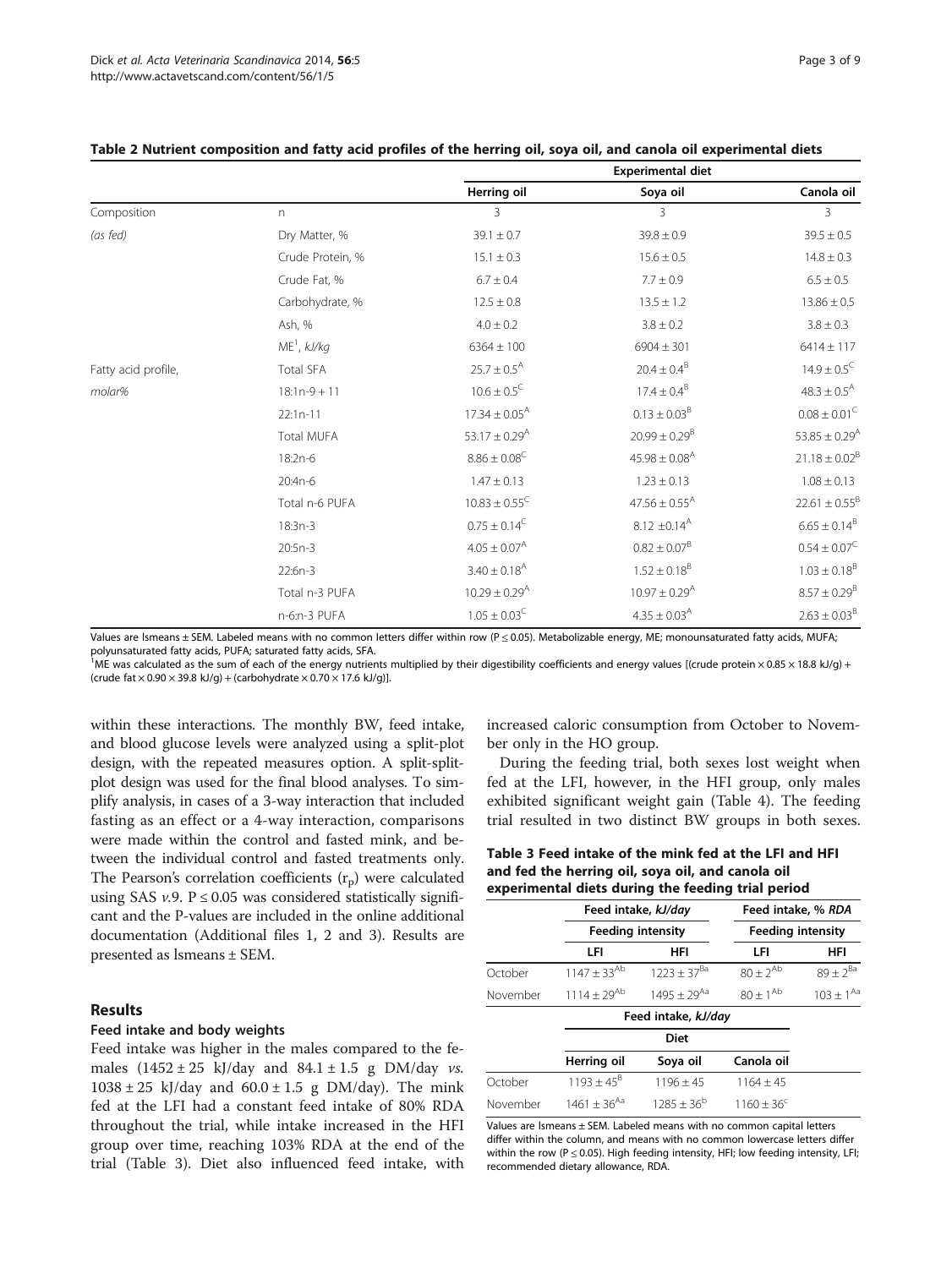|              |                 |                                                 |                           | Body weight during feeding trial, g        |                                          |                        |                            |
|--------------|-----------------|-------------------------------------------------|---------------------------|--------------------------------------------|------------------------------------------|------------------------|----------------------------|
|              |                 |                                                 |                           | Sex $\times$ feeding intensity interaction |                                          |                        |                            |
|              |                 |                                                 | Male                      |                                            |                                          | Female                 |                            |
|              |                 | LFI                                             |                           | <b>HFI</b>                                 | LFI                                      |                        | <b>HFI</b>                 |
|              | Sep 27          | $2381 \pm 47^{\text{A}}$                        |                           | $2376 \pm 47^{\text{B}}$                   | $1271 \pm 47^{\text{A}}$                 |                        | $1287 \pm 47$              |
|              | Oct 25          | $2283 \pm 47^{8*}$                              |                           | $2511 \pm 47^{\text{A}}$                   | $1202 \pm 47^{B*}$                       |                        | $1326 \pm 47$              |
|              | Nov 22          | $2072 \pm 47^{\text{C*}}$                       |                           | $2528 \pm 47^{\text{A}}$                   | $1096 \pm 47$ <sup><math>C*</math></sup> |                        | $1324 \pm 47$              |
|              |                 | Body weights during the 5-day fasting period, g |                           |                                            |                                          |                        |                            |
|              |                 |                                                 | <b>Feeding intensity</b>  |                                            |                                          | Sex                    |                            |
|              |                 | LFI                                             |                           | <b>HFI</b>                                 | Male                                     |                        | Female                     |
|              | 24-hour fasting | $1411 \pm 64^C$                                 |                           | $1851 \pm 64^{A}$                          | $2153 \pm 75^{A}$                        |                        | $1108 \pm 75^{\circ}$      |
|              | 5-day fasting   | $1211 \pm 64^D$                                 |                           | $1640 \pm 64^8$                            | $1902 \pm 75^8$                          |                        | $949 \pm 75^{D}$           |
|              |                 |                                                 |                           | Final weight at sampling, q                |                                          |                        |                            |
|              |                 |                                                 |                           | $Sex \times$ feeding intensity interaction |                                          |                        |                            |
|              |                 |                                                 | Male                      |                                            |                                          | Female                 |                            |
|              |                 | LFI                                             |                           | <b>HFI</b>                                 | LFI                                      |                        | <b>HFI</b>                 |
|              | Body weight     | $1770\pm78^{\text{B}}$                          |                           | $2338 \pm 78^{A}$                          | $909 \pm 78^{\text{D}}$                  |                        | $1168 \pm 78$ <sup>C</sup> |
|              | Liver weight    | $41.9 \pm 1.7^{B}$                              |                           | $55.1 \pm 1.7^{\text{A}}$                  | $25.2 \pm 1.7^{D}$                       |                        | $30.9\pm1.7^{\rm C}$       |
|              |                 |                                                 |                           | Sex $\times$ diet interaction              |                                          |                        |                            |
|              |                 |                                                 | Male                      |                                            |                                          | Female                 |                            |
|              |                 | Herring oil                                     | Soya oil                  | Canola oil                                 | Herring oil                              | Soya oil               | Canola oil                 |
| Body weight  | Control         | $2504 \pm 106^{A*}$                             | $2117 \pm 106^8$          | $1999 \pm 106^8$                           | $1085 \pm 106^{\circ}$                   | $1155 \pm 106^C$       | $1143 \pm 106^{\circ}$     |
|              | Fasted          | $1867 \pm 106^{A}$                              | $1884 \pm 106^{A}$        | $1954 \pm 106^{A}$                         | $1025 \pm 106^8$                         | $928 \pm 106^8$        | $895 \pm 106^{8}$          |
| Liver weight | Control         | $54.7 \pm 2.4^{A*}$                             | $45.6 \pm 2.4^{\circ}$    | $44.8 \pm 2.4^8$                           | $27.6 \pm 2.4^C$                         | $27.4 \pm 2.4^{\circ}$ | $28.7 \pm 2.4^C$           |
|              | Fasted          | $47.0 \pm 2.4$ <sup>A</sup>                     | $48.3 \pm 2.4^{\text{A}}$ | $49.5 \pm 2.4^{\text{A}}$                  | $30.4 \pm 2.4^B$                         | $27.3 \pm 2.4^B$       | $26.8 \pm 2.4^{\text{B}}$  |

#### <span id="page-3-0"></span>Table 4 Mink body weight during the feeding trial, at the end of the fasting period, and final body weight and liver weight at sampling

Values are Ismeans ± SEM. For feeding trial weights, labeled means with no common letters differ within sex and feeding intensity, and means with \* differ between feeding intensity within sex (P ≤ 0.05). For 5-day fasting group weights, labeled means with no common letters differ within treatment response. For final body and liver weights, labeled means with no common letters differ within fasting treatments, and means with \* differ between fasting treatments. High feeding intensity, HFI; low feeding intensity, LFI.

These BW distinctions remained after the fasting period and at final sampling. The difference in the final BW revealed the fasted mink to be generally lighter than the controls, with heavier males in the HO group.

#### Liver health

Liver lipid% was higher in the fasted mink, and it was the highest in the mink fed at the HFI (Table [5](#page-4-0)). A significant interaction between diet and FI was observed, with the highest liver lipid levels in the mink fed the SO and CO diets at the HFI, and the lowest in the mink fed the SO diet at the LFI, which did not differ significantly from the HO groups (Table [6\)](#page-4-0). Liver weights were higher in the males than females, and within sex higher in the HFI groups. No differences were observed in the females with regard to diet or fasting in liver weight; however, in the males, the heaviest livers were found in the control HO group, and their average liver weights were higher than those of the fasted HO group and the control SO and CO mink. HSI was greater in the females (females:  $2.76 \pm 0.06$ , males:  $2.38 \pm 0.06$ ), and an overall higher HSI was observed in the fasted mink (control:  $2.37 \pm$ 0.08, fasted:  $2.77 \pm 0.08$ ). The mink of the LFI HO group had the highest HSI, which did not differ from the HFI SO group or the LFI and HFI CO groups.

#### Clinical chemistry and endocrinology

Blood glucose levels were the highest at the start of the feeding trial (September:  $4.6 \pm 0.1$ , October:  $3.8 \pm 0.1$ , November  $3.7 \pm 0.1$  mmol/L). The final glucose concentrations, analyzed on plasma, were higher in the control mink, and within the fasted mink they were higher in the HFI group (Table [5](#page-4-0)). The fasted mink had higher plasma ALT activities (control:  $139 \pm 22$ , fasted:  $299 \pm 22$  U/L). Plasma AKPH activities were higher in the fasted mink fed at the LFI compared to the HFI, but did not differ from the controls.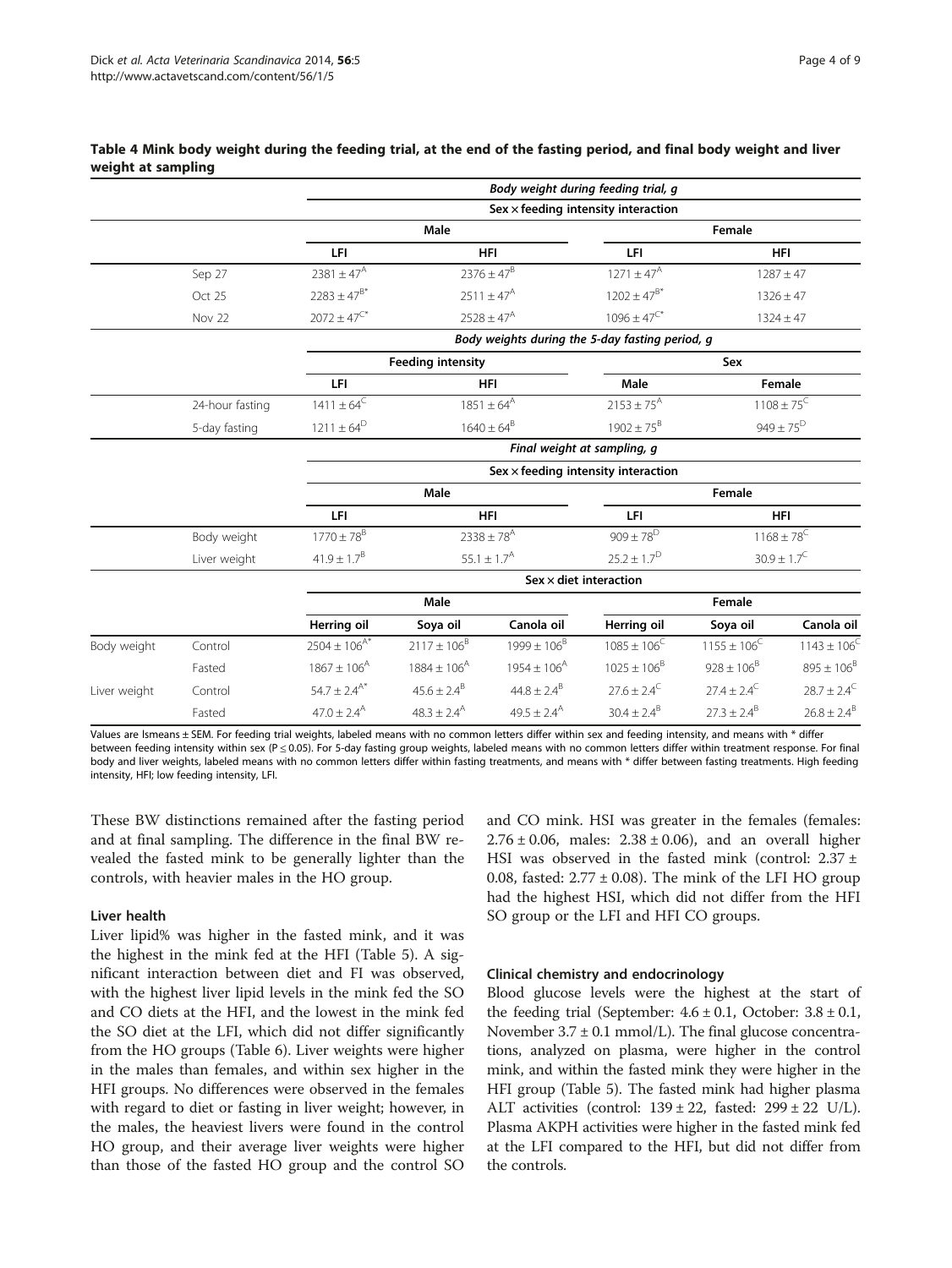|                         | Control                    |                         |                         | Fasted                 |
|-------------------------|----------------------------|-------------------------|-------------------------|------------------------|
|                         | LFI                        | HFI                     | LFI                     | <b>HFI</b>             |
| Liver Lipids, %         | $5.9 + 1.1^{\circ}$        | $6.6 \pm 1.1^{\circ}$   | $16.2 + 1.1^{b}$        | $21.7 \pm 1.1^{\circ}$ |
| Glucose, mmol/L         | $8.3 \pm 0.3^{\text{A}}$   | $8.5 \pm 0.3^{\circ}$   | $6.5 \pm 0.3^{\circ}$   | $7.6 \pm 0.3^{\circ}$  |
| AKPH, U/L               | $22 + 3^{AB}$              | $21 + 3^{AB}$           | $79 + 3^{\circ}$        | $17 + 3^8$             |
| LDL-Cholesterol, mmol/L | $0.58 \pm 0.03^{\text{A}}$ | $0.41 \pm 0.03^{\circ}$ | $0.28 \pm 0.03^{\circ}$ | $0.26 \pm 0.03$        |

<span id="page-4-0"></span>Table 5 Effect of fasting and feeding intensity on liver lipid%, plasma glucose, AKPH, and LDL-cholesterol

Values are Ismeans ± SEM. Labeled means with no common letters differ within the response variable (P < 0.05). Alkaline phosphatase, AKPH: high feeding intensity, HFI; low-density lipoprotein, LDL; low feeding intensity, LFI.

In the control groups, LDL-cholesterol was higher in the mink fed at the LFI than the HFI, and the levels were lower in the fasted mink where no effect of FI was found (Table 5). HDL-cholesterol was lower in the fasted mink  $(3.64 \pm 0.08 \text{ vs. } 3.32 \pm 0.08 \text{ mmol/L})$ , and the levels were also affected by FI and diet; the highest HDL-cholesterol levels were in the mink fed the SO diet at the LFI, with no differences among the other groups (Table [7](#page-5-0)). LDLand HDL-cholesterol both showed a significant diet and sex interaction, with LDL-cholesterol being higher in the males fed the CO diet and the females fed the HO diet. The highest HDL-cholesterol levels were observed in the females fed the SO diet and the males fed the CO diet, and for both sexes the lowest concentrations were observed when fed the HO diet. Plasma FFA levels did not differ among the controls and were higher in the fasted mink, with the highest levels observed in the fasted LFI CO group (Table [8](#page-5-0)). Higher TAG levels were noted in the fasted mink, with the exception of the mink fed the SO diet at the HFI. Additionally, the males had lower TAG levels than the females  $(0.94 \pm 0.04 \text{ v s. } 1.13 \pm 1.00 \text{ s})$ 0.04 mmol/L).

Insulin levels were lower in the males than females  $(4.32 \pm 0.35 \text{ vs. } 5.98 \pm 0.35 \text{ }\mu\text{U/mL})$ , the mink fed at the HFI had higher insulin levels than those fed at the LFI  $(5.67 \pm 0.36 \text{ vs. } 4.63 \pm 0.36 \text{ }\mu\text{U/mL})$ , and the concentrations correlated significantly with the body fat% (%BF;  $r_p = 0.26$ , P = 0.028). Overall, the fasted mink had lower insulin levels  $(4.34 \pm 0.36 \, \nu s. 5.95 \pm 0.36 \, \mu$ U/mL). Leptin levels in the control mink were higher when fed at the HFI (3.41  $\pm$  0.19 ng/mL) compared to the LFI (1.91  $\pm$ 0.19 ng/mL) and correlated with %BF ( $r_p = 0.58$ , P = 0.001). In the fasted mink, leptin levels were lower than

in the controls and did not differ between the FI groups (LFI:  $1.25 \pm 0.19$ , HFI:  $1.36 \pm 0.19$  ng/mL). T<sub>3</sub> tended to be higher in the mink fed at the HFI, correlated with % BF  $(r_p = 0.60, P = 0.001)$ , and was lower in the fasted mink (Table [9\)](#page-6-0). T<sub>4</sub> did not correlate with %BF ( $r_p = 0.36$ ,  $P = 0.77$ ). T<sub>4</sub> levels differed significantly depending on the FI of the HO mink (LFI:  $10.2 \pm 0.8$ , HFI:  $13.1 \pm$ 0.8 nmol/L) but there were no other significant differences within diets or FI (SO; LFI:  $11.7 \pm 0.8$ , HFI:  $10.0 \pm$ 0.8, CO; LFI:  $11.8 \pm 0.8$ , HFI:  $10.6 \pm 0.8$  nmol/L).

#### **Discussion**

By modifying the FI, we created two distinct BW groups of lighter and heavier mink. Dietary fat source also influenced the BW of the mink, as observed previously by Käkelä et al. [\[18\]](#page-7-0). According to our results, the control males fed the HO diet were significantly heavier than the males fed the SO or CO diets. This difference was possibly caused by the increased feed intake in the HO males.

Fasting expectedly caused weight loss and it is known to result in the development of fatty liver in carnivores [[3-5,25](#page-7-0)]. A 5% liver TAG threshold is used for the diagnosis of fatty liver in cats [\[26](#page-7-0)]. Using this threshold, the results of previous studies examining both hepatic TAG and total lipid levels in mink suggest that the corresponding total liver lipid level threshold for fatty liver in mink would be between 9 to 12% [\[3,18](#page-7-0)]. Based on this threshold range, the control mink appeared to have healthy hepatic lipid levels. With fasting, hepatic lipid levels increased, exceeding 12%, along with plasma ALT activities, an indicator of liver dysfunction [[27\]](#page-7-0). Higher liver lipid values in the mink fed at the HFI compared to

Table 6 Effect of the herring oil, soya oil, and canola oil experimental diets and feeding intensity on mink liver lipid%, liver weight, and HSI

|                 | LFI                          |                        |                      | HFI                         |                       |                       |
|-----------------|------------------------------|------------------------|----------------------|-----------------------------|-----------------------|-----------------------|
|                 | Herring oil                  | Soya oil               | Canola oil           | Herring oil                 | Soya oil              | Canola oil            |
| Liver Lipids, % | $11.7 + 1.3^{BC}$            | $8.9 + 1.3^{\circ}$    | $12.7 + 1.3^{AB}$    | $12.0 + 1.3^{BC}$           | $15.7 + 1.3A$         | $14.7 + 1.3A$         |
| Liver Weight, q | $37.0 \pm 1.7^8$             | $30.4 \pm 1.7^{\circ}$ | 33 2 + 1 $7^{BC}$    | $42.9 \pm 1.7$ <sup>A</sup> | $44.4 + 1.7A$         | $41.7 + 1.7A$         |
| <b>HSI</b>      | $2.74 \pm 0.09$ <sup>A</sup> | $2.42 \pm 0.09$        | $2.70 \pm 0.09^{AB}$ | $2.43 \pm 0.09^{\text{BC}}$ | $2.61 \pm 0.09^{ABC}$ | $2.52 \pm 0.09^{ABC}$ |

Values are Ismeans ± SEM. Labeled means with no common letters differ within the response variable (P ≤ 0.05). Hepato-somatic index, HSI; high feeding intensity, HFI; low feeding intensity, LFI.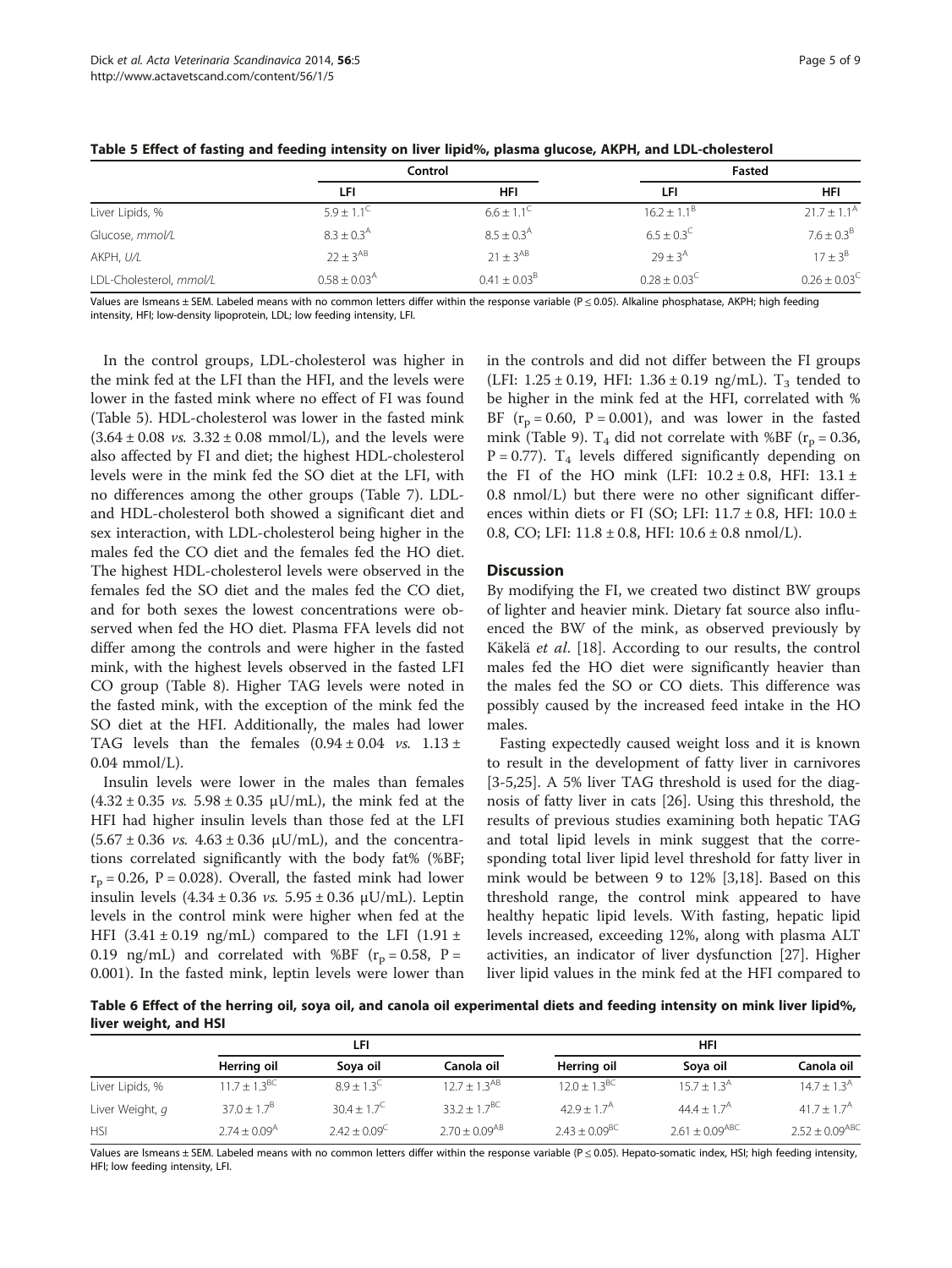|                         | reeding intensity x diet interaction |                              |                                  |                          |                              |                   |
|-------------------------|--------------------------------------|------------------------------|----------------------------------|--------------------------|------------------------------|-------------------|
|                         |                                      | LFI                          |                                  |                          | <b>HFI</b>                   |                   |
|                         | Herring oil                          | Soya oil                     | Canola oil                       | Herring oil              | Soya oil                     | Canola oil        |
| HDL-Cholesterol, mmol/L | $3.35 \pm 0.12^8$                    | $4.05 \pm 0.12$ <sup>A</sup> | $3.52 + 0.12^8$                  | $3.13 + 0.12^B$          | $3.22 \pm 0.12^8$            | $3.51 \pm 0.12^8$ |
|                         |                                      |                              | $S$ ex $\times$ diet interaction |                          |                              |                   |
|                         |                                      | Male                         |                                  |                          | Female                       |                   |
|                         | Herring oil                          | Soya oil                     | Canola oil                       | Herring oil              | Soya oil                     | Canola oil        |
| LDL-Cholesterol, mmol/L | $0.35 \pm 0.04^{AB}$                 | $0.34 \pm 0.04^{\circ}$      | $0.44 + 0.04^{\text{A}}$         | $0.44 + 0.04^{\text{A}}$ | $0.39 \pm 0.04^{AB}$         | $0.34 + 0.04^8$   |
| HDL-Cholesterol, mmol/L | $2.97 + 0.13^D$                      | $3.27 \pm 0.13^{\text{CD}}$  | $3.45 \pm 0.13^{BC}$             | $3.51 \pm 0.13^{BC}$     | $4.01 \pm 0.13$ <sup>A</sup> | $3.58 \pm 0.13^8$ |

Feeding intensity × diet interaction

<span id="page-5-0"></span>Table 7 Effect of feeding intensity, sex, and the herring oil, soya oil, and canola oil experimental diets on plasma LDL- and HDL-cholesterol levels

Values are Ismeans ± SEM. Labeled means with no common letters differ within the response variable ( $P \le 0.05$ ). High-density lipoprotein, HDL; high feeding intensity, HFI; low-density lipoprotein, LDL; low feeding intensity, LFI.

the LFI revealed the negative implications of excessive adiposity on liver health. The severity of the hepatic lipid accumulation in the mink fed at the HFI was lower when the mink were fed the HO diet compared to the SO and CO diets, suggesting that n-3 long-chain PUFA may help ameliorate or slow the development of fatty liver in over-conditioned mink. The HSI results were not in agreement with the liver lipid%, unlike in a previous study [[3\]](#page-7-0). Caution is needed when using HSI, as in the current study it was possible for lean mink without fatty liver to have higher HSI values than heavier mink with fatty liver.

Fasting causes lipolysis in body fat depots releasing fatty acids, and the liver may increase its fatty acid uptake from the blood in proportion to their concentration in circulation [\[12](#page-7-0)]. Plasma FFA levels were not affected by dietary treatment in the controls. Similar to previous studies [\[3,5](#page-7-0)], the FFA and TAG levels increased with fasting and the FFA levels were higher in the mink with higher liver lipid levels, with the exception of the mink fed the HO diet at the LFI. These results reflect the rapid mobilization of the body fat reserves [[3\]](#page-7-0), and are also observed in clinical cases of feline hepatic lipidosis [[28\]](#page-7-0). An exception to this was the mink fed the SO diet at the HFI, where the high dietary n-6:n-3 PUFA ratio may decrease the liver secretion of TAG [[29](#page-7-0)], contributing to the increased liver lipid content in these mink. The decreased secretion may also explain the lack of response to fasting compared to the other groups.

Plasma LDL-cholesterol levels were lower in the fasted and HFI groups, differing from Mustonen et al. [\[5](#page-7-0)] where fasting did not have an effect. Ibrahim et al. [[30](#page-7-0)] reported increased LDL-cholesterol levels in cats with diet-induced obesity. No clear explanations are apparent for these differences in LDL-cholesterol. Decreases in HDL-cholesterol in the fasted mink are in agreement with Mustonen et al. [[5\]](#page-7-0), and could be related to increased clearance by the liver [[30](#page-7-0)]. Whether this is a result of fasting or a consequence of fatty liver is not known, and no changes were evident in clinical cases of feline hepatic lipidosis [[28](#page-7-0)].

Insulin resistance and hyperglycemia are associated with fatty liver, with the development of the two being able to further worsen each other [[10](#page-7-0)]. Monthly blood glucose concentrations were within the normal range for mink [[31\]](#page-7-0), which differs from a previous study where high FI was associated with hyperglycemia [[9](#page-7-0)]. The final plasma glucose values were elevated slightly in the control mink, but the results are difficult to interpret as handling stress and ketamine can also increase the blood glucose levels [[32\]](#page-8-0). In the fasting model, mink maintain

Table 8 Effect of the herring oil, soya oil, and canola oil experimental diets, LFI and HFI, and fasting on mink plasma levels of FFA and TAG

|             |            | FFA, mmol/L                  |                              | TAG, mmol/L                  |                              |
|-------------|------------|------------------------------|------------------------------|------------------------------|------------------------------|
|             |            | Control                      | Fasted                       | Control                      | Fasted                       |
| Herring oil | LFI        | $0.50 \pm 0.14$ <sup>*</sup> | $1.32 \pm 0.14^{ABC}$        | $0.94 \pm 0.09^{AB*}$        | $1.31 \pm 0.09^{\text{A}}$   |
|             | <b>HFI</b> | $0.58 \pm 0.14$              | $0.95 \pm 0.14^{\circ}$      | $0.89 \pm 0.0^{AB*}$         | $1.34 \pm 0.09$ <sup>A</sup> |
| Soya oil    | LFI        | $0.44 \pm 0.14$ <sup>*</sup> | $0.96 \pm 0.14^{\circ}$      | $0.72 \pm 0.09^{B*}$         | $1.15 \pm 0.09^{AB}$         |
|             | <b>HFI</b> | $0.46 \pm 0.14$ <sup>*</sup> | $1.52 + 0.14^{AB}$           | $1.06 \pm 0.09$ <sup>A</sup> | $1.02 \pm 0.09^{\rm B}$      |
| Canola oil  | LFI        | $0.60 \pm 0.14$ <sup>*</sup> | $1.63 \pm 0.14$ <sup>A</sup> | $0.76 \pm 0.09^{B*}$         | $1.11 \pm 0.09^{AB}$         |
|             | HFI        | $0.57 \pm 0.14$ <sup>*</sup> | $1.10 \pm 0.14^{ABC}$        | $0.85 \pm 0.09^{AB*}$        | $1.25 \pm 0.09^{AB}$         |

Values are Ismeans ± SEM. Labeled means with no common letters differ within the response variable column, and means with \*differ within the response variable row (P ≤ 0.05). Free fatty acids, FFA; high feeding intensity, HFI; low feeding intensity, LFI; triacylglycerols, TAG.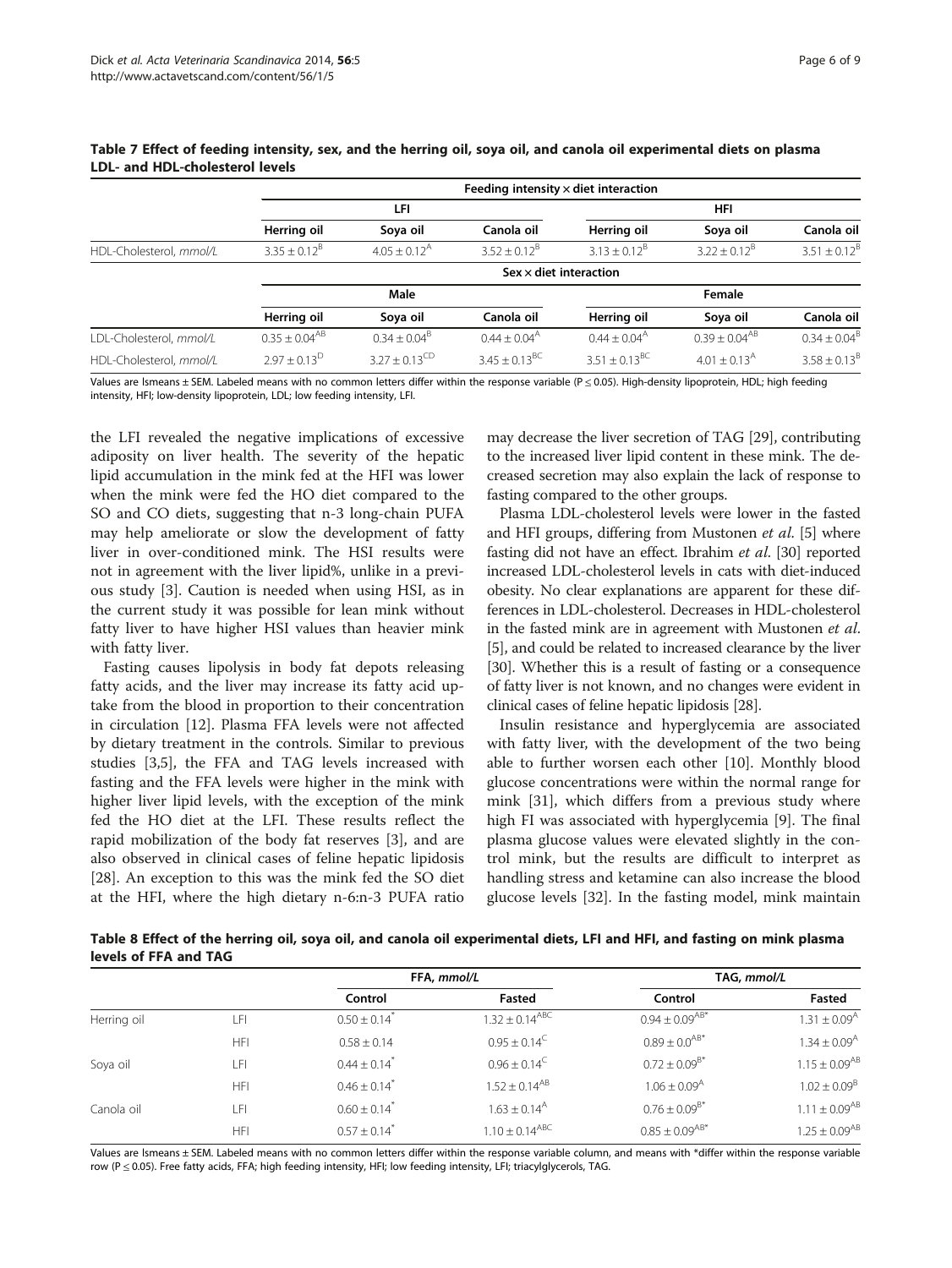|             |        | $T_{3}$ , nmol/L              |                              |                              |                              |
|-------------|--------|-------------------------------|------------------------------|------------------------------|------------------------------|
|             |        |                               | <b>Fasting treatment</b>     |                              | <b>Feeding intensity</b>     |
|             |        | Control                       | Fasted                       | LFI                          | <b>HFI</b>                   |
| Herring oil | Male   | $0.81 \pm 0.05$ <sup>C*</sup> | $0.65 \pm 0.05^{\circ}$      | $0.65 \pm 0.06^{B*}$         | $0.82 \pm 0.06^{\circ}$      |
|             | Female | $0.98 \pm 0.05^{AB*}$         | $0.85 \pm 0.06^{AB}$         | $0.73 \pm 0.06^{AB*}$        | $1.10 \pm 0.06$ <sup>A</sup> |
| Soya oil    | Male   | $0.86 \pm 0.05^{BC*}$         | $0.70 \pm 0.05^{\rm BC}$     | $0.65 \pm 0.06^{B*}$         | $0.91 \pm 0.06^{BC}$         |
|             | Female | $1.07 \pm 0.05^{A*}$          | $0.71 \pm 0.06^{\rm BC}$     | $0.85 \pm 0.06$ <sup>A</sup> | $0.94 \pm 0.06^{\rm BC}$     |
| Canola oil  | Male   | $0.83 \pm 0.05^{\text{C*}}$   | $0.70 \pm 0.05^{\text{BC}}$  | $0.69 \pm 0.06^{B*}$         | $0.84 \pm 0.06^{\circ}$      |
|             | Female | $0.92 \pm 0.05^{\text{BC}}$   | $0.93 \pm 0.07$ <sup>A</sup> | $0.78 \pm 0.06^{AB*}$        | $1.07 \pm 0.07^{AB}$         |

<span id="page-6-0"></span>Table 9 Effect of fasting and feeding intensity combined with the herring oil, soya oil, and canola oil experimental diets on  $T_3$  concentrations

Values are Ismeans ± SEM. Labeled means with no common letters differ within the response variable column and means with \*differ within the response variable row (P  $\leq$  0.05). High feeding intensity, HFI; low feeding intensity, LFI; triiodothyronine, T<sub>3</sub>.

normoglycemia [[5](#page-7-0)], and do not develop the severe derangement of glucose regulation that can be observed in nursing sickness in mink [\[33](#page-8-0)] and in feline hepatic lipidosis [\[28\]](#page-7-0). Insulin concentrations were not elevated either, and decreased during fasting, helping to spare glucose and increase fat mobilization [\[3,24\]](#page-7-0). Although the mink appear to have remained normoglycemic throughout the study, the positive correlation between insulin and %BF suggests that long-term monitoring of blood glucose concentrations may be interesting as there is evidence for impaired glycemic control in over-conditioned mink [\[9\]](#page-7-0).

Under normal physiological conditions, plasma leptin levels in mink increase with increasing BW [\[34](#page-8-0)], and decrease during fasting [[3,24](#page-7-0)]. This relationship between body fat and leptin levels was maintained in the control mink. However, the effect of body condition on leptin levels was not present in the fasted mink, with similar levels in the LFI and HFI groups, indicating that fasting has a stronger influence on leptin levels than adiposity. Although higher leptin levels are observed in clinical cases of feline hepatic lipidosis [[28](#page-7-0)], they are likely to be related to increased adiposity. Regarding the  $T_3$  concentrations, a clear decrease was observed in the fasted mink. This was documented also previously [\[24](#page-7-0)] and probably represents an adaptation of energy saving.

The balance of lipid delivery and metabolism in the liver contributes to the net hepatic lipid accumulation. Obesity may aggravate the problem by increasing the amount of fat available for mobilization. Dietary fat may also influence lipid metabolism in the liver, with long-chain n-3 PUFA promoting hepatic lipid excretion and oxidation [[29](#page-7-0)]. Ahlstrøm and Skrede [[35\]](#page-8-0) found a positive effect of fish oil, high in long-chain n-3 PUFA, on hepatic metabolism, with dietary levels correlating positively to liver peroxisomal  $β$ -oxidation activity. During periods of hepatic lipid accumulation, it would be beneficial to be able to increase fatty acid oxidation within the liver. This may help to explain why within the over-conditioned HFI group, the mink fed the HO diet had the lowest liver lipid levels. In addition, the beneficial role of HO could potentially be attributed to the higher levels of long-chain monounsaturated fatty acids, also shown to increase oxidative capacity of liver and muscle [[36](#page-8-0)]. A longer-term controlled feeding experiment, accounting for the seasonal fluctuations in body condition, with a larger number of mink per subtreatment, would be necessary to confirm the potential beneficial effects of dietary long-chain n-3 PUFA on liver health.

Despite the significant hepatic lipid accumulation as a result of fasting, the mink appeared alert and healthy. It remains unknown what can cause the relatively benign lipid accumulation to progress rapidly to the life-threatening stage in hypercarnivores, such as mink and cats [\[1,6\]](#page-7-0). Currently there are also no specific pharmaceutical therapies available. It is therefore evident that preventing the overfeeding and rapid slimming of mink throughout the year may help maintain liver health. It is noteworthy that the current RDA guidelines, used in this study [\[21\]](#page-7-0), may exceed the mink's energy requirements leading to obesity. The HFI mink consumed just over 100% RDA of what was offered but were still over-conditioned.

To conclude, by feeding the mink different dietary fat sources at the LFI and HFI we were able to examine the effects of FI and fatty acid nutrition on the development of fasting-induced fatty liver. FI had no effect on the hepatic lipid content of the control mink, whereas fasting caused the development of fatty liver in the mink with increasing severity in those fed at the HFI. Preventing over-conditioning and increasing dietary intake of long-chain n-3 PUFA were found to be beneficial in decreasing the severity of lipid accumulation.

# Additional files

[Additional file 1:](http://www.biomedcentral.com/content/supplementary/1751-0147-56-5-S1.docx) P-values of the main effects and interactions for mink body weights, feed intake, and blood glucose during the feeding trial from September to November.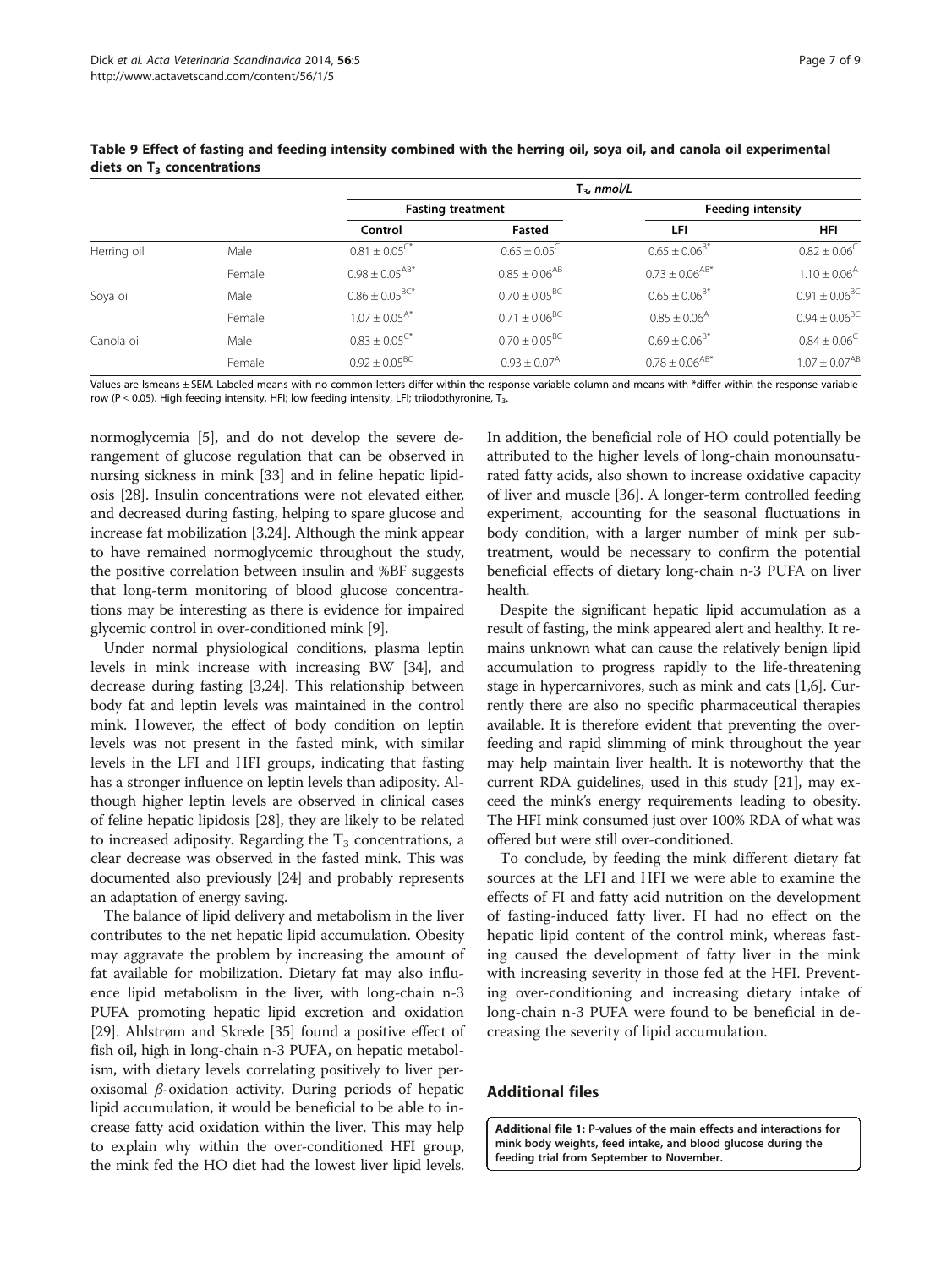<span id="page-7-0"></span>[Additional file 2:](http://www.biomedcentral.com/content/supplementary/1751-0147-56-5-S2.docx) P-values of the main effects and interactions for final body weight and liver responses.

[Additional file 3:](http://www.biomedcentral.com/content/supplementary/1751-0147-56-5-S3.docx) P-values of the main effects and interactions for the mink clinical chemistry and endocrinological responses.

#### Abbreviations

ALT: Alanine transaminase; AKPH: Alkaline phosphatase; %BF: Body fat%; BW: Body weight; CO: Canola oil; FI: Feeding intensity; FFA: Free fatty acid; HSI: Hepato-somatic index; HO: Herring oil; HDL: High-density lipoprotein; HFI: High feeding intensity; LDL: Low-density lipoprotein; LFI: Low feeding intensity; PUFA: Polyunsaturated fatty acid; RDA: Recommended dietary allowance; SO: Soya oil; T<sub>4</sub>: Thyroxine; TAG: Triacylglycerols; T3: Triiodothyronine.

#### Competing interests

The authors declare that they have no competing interests.

#### Authors' contributions

MFD, A-MM, PN, KR-W designed the research. MFD, JH, SL, A-MM, PN, KR-W conducted research. MFD analyzed data and led the writing of the paper. MFD and KR-W share primary responsibility for final content. All authors read and approved the final manuscript.

#### Acknowledgements

We wish to acknowledge the skillful technical assistance of Lora Harris, Jennifer Dobson, and Jessicca Fielding; the staff of the Canadian Centre for Fur Animal Research, Rae MacInnis, Annette Murphy, and Cindy Crossman; Mrs. Rauni Kojo for her help in the laboratory analyses, and Dr. Tess Astatkie for statistical guidance. This project has been funded in part by Natural Sciences and Engineering Research Council of Canada (Discovery Grant to KR-W), Agriculture and Agri-Food Canada, Canada Mink Breeders' Association, Fur Commission USA, the Heger Company, and the Chinese Ministry of Education (travel stipend to SL).

#### Author details

<sup>1</sup>Department of Plant and Animal Sciences, Faculty of Agriculture, Dalhousie University, P.O. Box 550, B2N 5E3 Truro, NS, Canada. <sup>2</sup>Department of Bioscience and Biotechnology, Dalian University of Technology, 116024 Dalian, China. <sup>3</sup>Institute of Biomedicine/Anatomy, School of Medicine, Faculty of Health Sciences, University of Eastern Finland, P.O. Box 1627, FI-70211 Kuopio, Finland. <sup>4</sup> Department of Biology, Faculty of Science and Forestry, University of Eastern Finland, P.O. Box 111, FI-80101 Joensuu, Finland.

#### Received: 6 September 2013 Accepted: 9 January 2014 Published: 16 January 2014

#### References

- 1. Hunter B, Lemieux N: Mink ... Biology, Health and Disease. Guelph, Canada: University of Guelph Graphic and Print Services; 1996.
- 2. Rouvinen-Watt K: Nursing sickness in the mink a metabolic mystery or a familiar foe? Can J Vet Res 2003, 67:161–168.
- 3. Rouvinen-Watt K, Mustonen A-M, Conway R, Pal C, Harris L, Saarela S, Strandberg U, Nieminen P: Rapid development of fasting-induced hepatic lipidosis in the American mink (Neovison vison): Effects of food deprivation and re-alimentation on body fat depots, tissue fatty acid profiles, hematology and endocrinology. Lipids 2010, 45:111–128.
- 4. Nieminen P, Mustonen A-M, Kärjä V, Asikainen J, Rouvinen-Watt K: Fatty acid composition and development of hepatic lipidosis during food deprivation—mustelids as a potential animal model for liver steatosis. Exp Biol Med 2009, 234:278–286.
- 5. Mustonen A-M, Pyykönen T, Paakkonen T, Ryökkynen A, Asikainen J, Aho J, Mononen J, Nieminen P: Adaptations to fasting in the American mink (Mustela vison): carbohydrate and lipid metabolism. Comp Biochem Physiol A 2005, 140:195–202.
- Armstrong PJ, Blanchard G: Hepatic lipidosis in cats. Vet Clin North Am Small Anim Pract 2009, 39:599–616.
- Dimski DS, Taboada J: Feline idiopathic hepatic lipidosis. Vet Clin North Am Small Anim Pract 1995, 25:357–373.
- 8. York LW, Puthalapattu S, Wu GY: Nonalcoholic fatty liver disease and low-carbohydrate diets. Annu Rev Nutr 2009, 29:365–379.
- 9. Rouvinen-Watt K, Murphy J, Chan C: Effect of feeding intensity on body condition and glycemic control in mink Mustela vison. Scientifur 2004, 28:129–135.
- 10. Marceau P, Biron S, Hould F-S, Marceau S, Simard S, Thung SN, Kral JG: Liver pathology and the metabolic syndrome X in severe obesity. J Clin Endocrinol Metab 1999, 84:1513–1517.
- 11. Jensen MD, Haymond MW, Rizza RA, Cryer PE, Miles JM: Influence of body fat distribution on free fatty acid metabolism in obesity. J Clin Invest 1989, 83:1168–1173.
- 12. Bradbury MW: Lipid metabolism and liver inflammation. I. Hepatic fatty acid uptake: possible role in steatosis. Am J Physiol Gastrointest Liver Physiol 2006, 290:G194–G198.
- 13. Araya J, Rodrigo R, Videla L, Thielemann L, Orellana M, Pettinelli P, Poniachik J: Increase in long-chain polyunsaturated fatty acid n-6/n-3 ratio in relation to hepatic steatosis in patients with non-alcoholic fatty liver disease. Clin Sci 2004, 106:635-643.
- 14. Lindén D, Lindberg K, Oscarsson J, Claesson C, Asp L, Li L, Gustafsson M, Borén J, Olofsson S-O: Influence of peroxisome proliferator-activated receptor α agonists on the intracellular turnover and secretion of apolipoprotein (Apo) B-100 and ApoB-48. J Biol Chem 2002, 277:23044–23053.
- 15. Levy JR, Clore JN, Steven W: Dietary n-3 polyunsaturated fatty acids decrease hepatic triglycerides in Fischer 344 rats. Hepatology 2004, 38:608–616.
- 16. Alwayn IPJ, Gura K, Nosé V, Zausche B, Javid P, Garza J, Verbesey J, Voss S, Ollero M, Andersson C, Bistrian B, Folkman J, Puder M: Omega-3 fatty acid supplementation prevents hepatic steatosis in a murine model of nonalcoholic fatty liver disease. Pediatr Res 2005, 57:445–452.
- 17. Capanni M, Calella F, Biagini MR, Genise S, Raimondi L, Bedogni G, Svegliati-Baroni G, Sofi F, Milani S, Abbate R, Surrenti C, Casini A: Prolonged n-3 polyunsaturated fatty acid supplementation ameliorates hepatic steatosis in patients with non-alcoholic fatty liver disease: a pilot study. Aliment Pharmacol Ther 2006, 23:1143–1151.
- 18. Käkelä R, Pölönen I, Miettinen M, Asikainen J: Effects of different fat supplements on growth and hepatic lipids and fatty acids in male mink. Acta Agric Scand Sect A, Animal Sci 2001, 51:217–223.
- 19. Clausen TN, Sandbøl P: Fasting of male mink after mating. Influence on liver fat and blood ketone content. Akureyri, Iceland: Proceedings of the Nordic Association of Agricultural Scientists Seminar; 2006.
- 20. Canadian Council on Animal Care: Guide to the Care and Use of Experimental Animals. Ottawa, Canada: Canadian Council on Animal Care; 1993.
- 21. Rouvinen-Watt K, White MB, Campbell R: Mink Feeds and Feeding. Ottawa, Canada: Ontario Ministry of Agriculture and Food and Truro, Canada: Nova Scotia Agricultural College; 2005.
- 22. Nieminen P, Käkelä R, Pyykönen T, Mustonen A-M: Selective fatty acid mobilization in the American mink (Mustela vison) during food deprivation. Comp Biochem Physiol B 2006, 145:81-93.
- 23. Folch J, Lees M, Sloane Stanley GH: A simple method for the isolation and purification of total lipides from animal tissues. J Biol Chem 1957, 226:497–509.
- 24. Mustonen A-M, Saarela S, Pyykönen T, Nieminen P: Endocrinologic adaptations to wintertime fasting in the male American mink (Mustela vison). Exp Biol Med 2005, 230:612–620.
- 25. Szabo J, Ibrahim WH, Sunvold GD, Dickey KM, Rodgers JB, Toth IE, Boissonneault GA, Bruckner GG: Influence of dietary protein and lipid on weight loss in obese ovariohysterectomized cats. Am J Vet Res 2000, 61:559–565.
- 26. Pazak HE, Bartges JW, Cornelius LC, Scott MA, Gross K, Huber TL: Characterization of serum lipoprotein profiles of healthy, adult cats and idiopathic feline hepatic lipidosis patients. J Nutr 1998, 128:2747S-2750S.
- 27. Giannini EG, Testa R, Savarino V: Liver enzyme alteration: A quide for clinicians. CMAJ 2005, 172:367–379.
- 28. Mazaki-Tovi M, Abood SK, Segev G, Schenck PA: Alterations in adipokines in feline hepatic lipidosis. J Vet Intern Med 2013, 27:242–249.
- 29. El-Badry AM, Graf R, Clavien P-A: Omega 3 Omega 6: What is right for the liver? J Hepatol 2007, 47:718-725.
- 30. Ibrahim WH, Szabo J, Sunvold GD, Kelleher JK, Bruckner GG: Effect of dietary protein quality and fatty acid composition on plasma lipoprotein concentrations and hepatic triglyceride fatty acid synthesis in obese cats undergoing rapid weight loss. Am J Vet Res 2000, 61:566–572.
- 31. Hynes AMJ, Rouvinen-Watt K: Monitoring blood glucose levels in female mink during the reproductive cycle: 1. Prevention of hyperglycemia during the nursing period. Can J Vet Res 2007, 71:241-248.